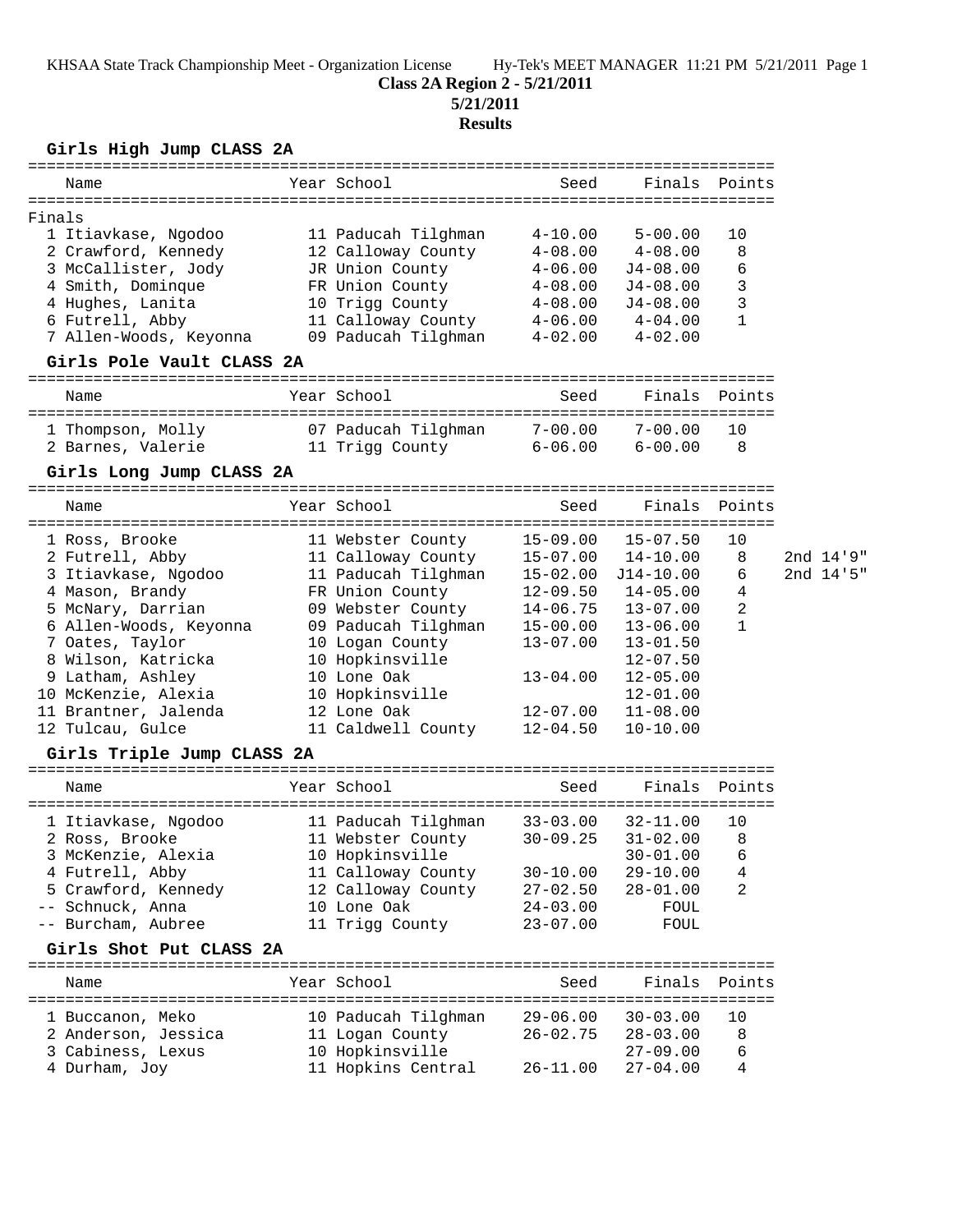**Class 2A Region 2 - 5/21/2011**

**5/21/2011**

**Results**

### **....Girls Shot Put CLASS 2A**

| 5 Cole, Ashley       | 11 Hopkinsville     |              | $27 - 02.00$ | -2 |
|----------------------|---------------------|--------------|--------------|----|
| 6 Wharton, Tiffany   | 12 Paducah Tilghman | $29 - 04.00$ | $26 - 10.00$ | -1 |
| 7 Wilson, Deasia     | 09 Trigg County     | $23 - 07.00$ | $26 - 02.00$ |    |
| 8 Flatt, Krysten     | 08 Logan County     | $21 - 00.00$ | $23 - 05.00$ |    |
| 9 Vinson, Audreanna  | 09 Trigg County     | $27 - 00.00$ | $22 - 00.00$ |    |
| 10 Frazier, Erin     | FR Union County     | $28 - 03.00$ | $21 - 09.00$ |    |
| 11 Soccorro, McGuire | JR Union County     | $22 - 06.25$ | $21 - 03.00$ |    |
| 11 Arnett, Makenzie  | 07 Hopkins Central  | $23 - 01.00$ | $21 - 03.00$ |    |

#### **Girls Discus Throw CLASS 2A**

| Name                                     | Year School                        | Seed      | Finals Points          |                |
|------------------------------------------|------------------------------------|-----------|------------------------|----------------|
| 1 Anderson, Jessica<br>2 Cabiness, Lexus | 11 Logan County<br>10 Hopkinsville | $85 - 05$ | $85 - 09$<br>$74 - 02$ | 10<br>8        |
| 3 Wilson, Deasia                         | 09 Trigg County                    | $68 - 10$ | $68 - 02$              | 6              |
| 4 Durham, Joy                            | 11 Hopkins Central                 | $62 - 01$ | $64 - 08$              | 4              |
| 5 Downs, Rachel                          | 11 Hopkinsville                    |           | $63 - 11$              | $\overline{2}$ |
| 6 Jones, Rodrey                          | 11 Trigg County                    | $63 - 06$ | $60 - 04$              | 1              |
| 7 Flatt, Krysten                         | 08 Logan County                    | $65 - 00$ | $59 - 00$              |                |
| 8 Arnett, Makenzie                       | 07 Hopkins Central                 | $42 - 11$ | $52 - 10$              |                |
| 9 Chaney, Bri'shawna                     | SO Union County                    | $44 - 03$ | $50 - 08$              |                |
| -- Oualls, Jalincia                      | 10 Webster County                  | $46 - 07$ | FOUL                   |                |
|                                          |                                    |           |                        |                |

#### **Boys High Jump CLASS 2A**

================================================================================ Name The Year School Seed Finals Points ================================================================================ 1 Patterson, I'Relll 12 Hopkinsville 6-06.00 10 2 Martin, Jakelze 11 Trigg County 5-10.00 6-04.00 8 3 Hutson, Will 11 Paducah Tilghman 6-00.00 6-02.00 6 4 Little, Hunter 12 Webster County 5-10.00 5-06.00 4 5 Kilby, Kevin 12 Paducah Tilghman 5-10.00 J5-06.00 2 6 Clark, Neal 12 Lone Oak 5-04.00 J5-06.00 1 7 Matsapola, Mmuso 12 Lone Oak 5-04.00 5-04.00 7 Mobley, Darwin 10 Union County 6-02.00 5-04.00 9 Jones, Austin 11 Caldwell County 5-04.00 J5-04.00 10 Miles, Mike 11 Hopkins Central 5-00.00 5-02.00 10 Foster, Jarrell 09 Union County 5-06.00 5-02.00

#### **Boys Pole Vault CLASS 2A**

| Name                                                                            | Year School                                                      | Seed                                        | Finals Points                              |              |
|---------------------------------------------------------------------------------|------------------------------------------------------------------|---------------------------------------------|--------------------------------------------|--------------|
| 1 Beans, Landon<br>2 Wynne, Justin<br>3 Umstead, Ian<br>Boys Long Jump CLASS 2A | 12 Paducah Tilghman<br>11 Paducah Tilghman<br>10 Calloway County | $11 - 06.00$<br>$12 - 06.00$<br>$8 - 06.00$ | $12 - 00.00$<br>$9 - 06.00$<br>$9 - 00.00$ | 10<br>8<br>6 |
| Name                                                                            | Year School                                                      | Seed                                        | Finals Points                              |              |
| 1 Harmon, JD<br>2 Foster, Jarrell                                               | 11 Paducah Tilghman<br>09 Union County                           | $22 - 04.00$<br>$21 - 02.50$                | $22 - 01.50$<br>$21 - 06.00$               | 10<br>8      |

3 Foster, Davin 12 Union County 21-05.50 20-06.00 6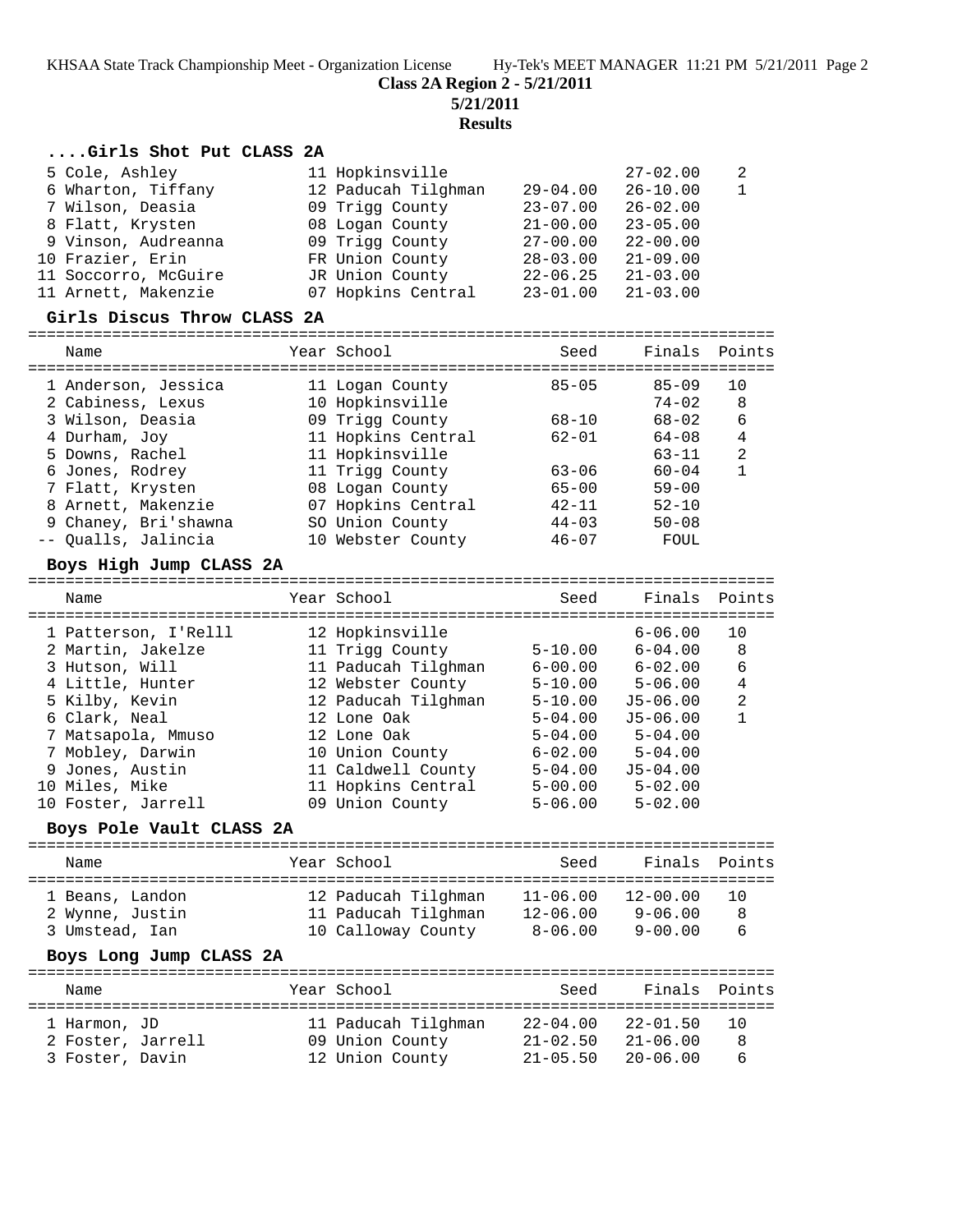KHSAA State Track Championship Meet - Organization License Hy-Tek's MEET MANAGER 11:21 PM 5/21/2011 Page 3

**Class 2A Region 2 - 5/21/2011**

**5/21/2011**

**Results**

| Boys Long Jump CLASS 2A |                    |              |              |                |
|-------------------------|--------------------|--------------|--------------|----------------|
| 4 Brown, Javon          | 12 Caldwell County | 19-11.00     | $20 - 00.50$ | 4              |
| 5 Martin, Zach          | 12 Webster County  | 19-07.00     | $18 - 05.00$ | $\overline{2}$ |
| 6 Owen, Bronson         | 08 Lone Oak        | $19 - 08.25$ | $17 - 10.50$ | $\mathbf{1}$   |
| 7 Elliot, Bryson        | 09 Calloway County | $17 - 01.00$ | $16 - 11.50$ |                |
| 8 Franklin, Travis      | 11 Hopkins Central | $16 - 02.50$ | $16 - 04.00$ |                |
| 9 Jones, Austin         | 11 Caldwell County | $17 - 00.00$ | $16 - 01.00$ |                |
| 10 Durham, Austin       | 10 Trigg County    | $17 - 09.75$ | $16 - 00.50$ |                |
| 11 Cole, Clint          | 10 Logan County    | $16 - 06.00$ | $15 - 01.00$ |                |
| 12 White, Michael       | 10 Trigg County    | $15 - 05.00$ | $15 - 00.00$ |                |
| 13 Putman, Clay         | 11 Webster County  | $17 - 00.00$ | $14 - 02.00$ |                |
| 14 Slate, Calean        | 11 Hopkins Central | $13 - 07.00$ | $13 - 09.50$ |                |
| 15 Stewart, Anton       | 12 Logan County    | $14 - 06.50$ | $13 - 04.00$ |                |
|                         |                    |              |              |                |

#### **Boys Triple Jump CLASS 2A**

================================================================================ Name The Year School Seed Finals Points ================================================================================ 1 Harmon, JD 11 Paducah Tilghman 45-02.00 45-09.00 10 2 Hodge, Javarious 11 Paducah Tilghman 41-09.00 41-00.00 8 3 Brown, Javon 12 Caldwell County 37-06.00 40-05.50 6 4 Patterson, I'Relll 12 Hopkinsville 40-03.50 4 5 Fleming, Jashaud 09 Union County 39-05.00 40-01.00 2 6 Williams, Antwon 12 Union County 39-06.00 39-08.50 1 7 Martin, Jakelze 11 Trigg County 40-04.00 38-05.50 8 Tapp, Trey 12 Webster County 36-02.00 35-05.00 9 Woolfolk, Damaal 12 Webster County 31-04.75 31-02.50 10 Arnett, Zayne 10 Hopkins Central 30-04.75 30-11.50 11 Slate, Calean 11 Hopkins Central 25-05.00 29-08.50

#### **Boys Shot Put CLASS 2A**

================================================================================ Name The Year School Seed Finals Points ================================================================================ 1 Wharton, Devin 12 Trigg County 39-04.00 41-07.00 10 2 Overstreet, Derek 09 Paducah Tilghman 40-00.00 40-00.00 8 3 Coleman, Tre 09 Paducah Tilghman 40-00.00 39-03.00 6 4 Little, Hunter 12 Webster County 39-00.00 38-11.00 4 5 Wilkins, Reshawd 11 Union County 39-04.00 37-11.00 2 6 Parker, Michael 12 Trigg County 41-04.00 35-08.00 1 7 Johnson, Aaron 11 Logan County 37-05.00 34-05.00 8 Arnett, Kohl 12 Hopkins Central 37-08.00 33-09.00 8 Putman, Clay 11 Webster County 36-11.25 33-09.00 10 Richardson, Jon 12 Logan County 44-10.50 31-05.00 11 Bennett, Markail 09 Hopkinsville 30-00.00 12 Ellermann, Alex 10 Lone Oak 32-10.50 29-10.00 -- Carter, Cody 12 Hopkins Central 36-01.00 FOUL -- Crouch, Cullen 12 Calloway County 30-03.00 FOUL **Boys Discus Throw CLASS 2A** ================================================================================

| Name                               | Year School                            | Seed                     | Finals Points            |          |
|------------------------------------|----------------------------------------|--------------------------|--------------------------|----------|
| 1 Jones, Joe<br>2 Wilkins, Reshawd | 12 Paducah Tilghman<br>11 Union County | $159 - 00$<br>$124 - 11$ | $148 - 07$<br>$129 - 00$ | 10.<br>8 |
| 3 Chisom, Jalom                    | 09 Paducah Tilghman                    | $128 - 00$               | $117 - 04$               | 6        |